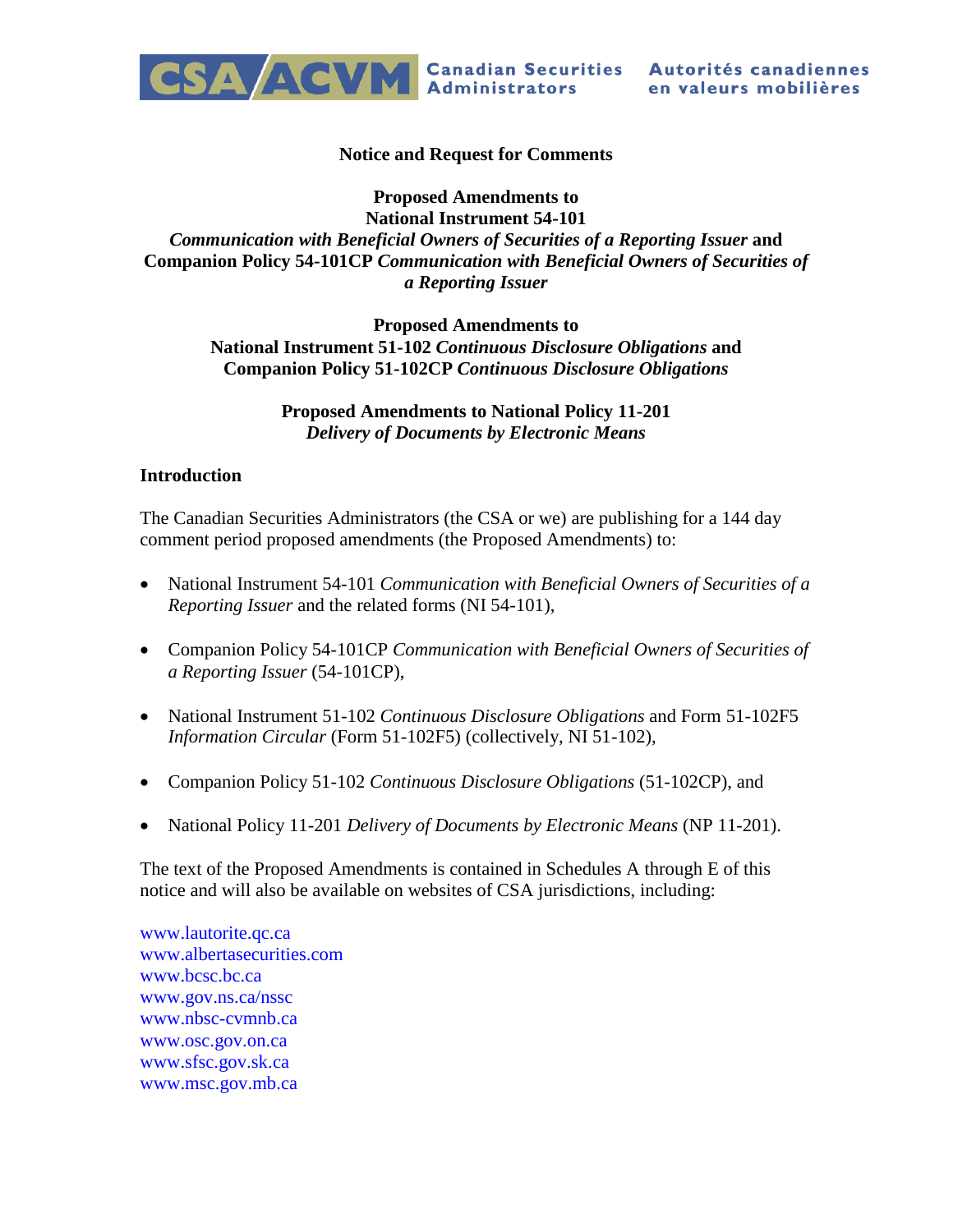Certain jurisdictions may include additional local information in Schedule F.

**We are publishing the Proposed Amendments for comment for 144 days. The comment period will expire on August 31, 2010. We are providing an extended comment period to accommodate the 2010 proxy season. For more information on the comment process, see below under "How To Provide Your Comments".**

## **Substance and purpose of the Proposed Amendments**

NI 54-101 came into effect on July 1, 2002 (in Québec, on June 27, 2003), replacing its predecessor National Policy Statement 41 *Shareholder Communications*. It is intended to give beneficial owners who hold their securities through intermediaries or nominees a reasonable opportunity to exercise the voting rights attached to those securities. It does so by establishing detailed beneficial owner communication procedures regarding sending of proxy-related materials and solicitation of voting instructions, and imposing obligations on reporting issuers, intermediaries and the Canadian Depository for Securities Limited (CDS).

In the fall of 2007, CSA staff commenced a review of how NI 54-101 currently works in practice. The review comprised both research and consultation with issuers, intermediaries, beneficial owners, a proxy advisory firm, proxy solicitors and service providers. CSA staff also met several times with an advisory group composed of members from most of these stakeholder groups, and obtained input on how to improve NI 54-101.

The Proposed Amendments are intended to improve the beneficial owner communication procedures. We have kept in mind the following fundamental principles of NI 54-101:

- all securityholders of a reporting issuer, whether registered holders or beneficial owners, should have the opportunity to be treated alike as far as is practicable;
- efficiency should be encouraged; and
- the obligation of each party in the securityholder communication process should be equitable and clearly defined.

The Proposed Amendments are also intended to improve communications with registered holders of reporting issuer securities.

## **Summary of the proposed substantive changes**

The following are the key changes that would result from the Proposed Amendments, if adopted. This is not a complete list of all the changes.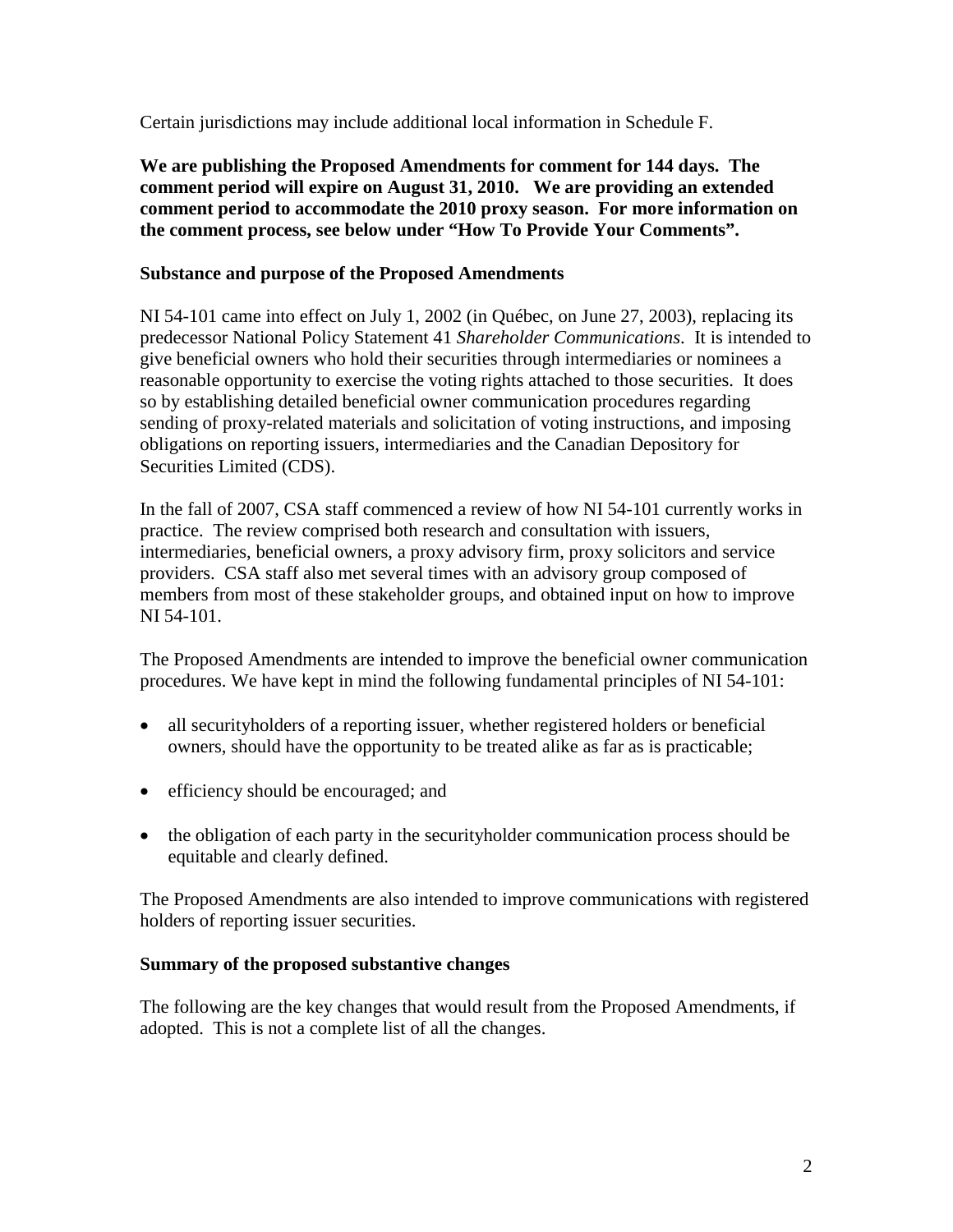## **(a) Summary of Proposed Amendments to NI 54-101**

## **(i) Notice-and-access – section 2.7.1**

Reporting issuers would have the option of sending proxy-related materials for meetings that are not special meetings by:

- posting the information circulars on a website that is not SEDAR; and
- sending a notice informing beneficial owners that the proxy-related materials have been posted, and explaining how to access them. A voting instruction form (Form 54-101F6 or Form 54-101F7 as applicable) would be sent with the notice.

At present, our notice-and-access proposal is limited to meetings that are not "special meetings" as defined in NI 54-101. Special meetings are ones where fundamental changes are being voted on, and we would like to monitor the implementation of noticeand-access before extending it to these types of meetings.

A beneficial owner would be entitled to request that the reporting issuer send a paper copy of the information circular by prepaid mail, courier or the equivalent, at the reporting issuer's expense. There are restrictions on the reporting issuer's access to, and use of information associated with the request. These restrictions are intended to maintain the anonymity of objecting beneficial owners (i.e. beneficial owners who do not wish to have their identities disclosed to the reporting issuer, or OBOs).

SEC issuers will be permitted to use the US notice-and-access process to comply with the requirements to send proxy-related materials to beneficial owners.

#### *Differences between the US and CSA proposed notice-and-access models*

The Securities and Exchange Commission (SEC) has introduced its own notice-andaccess process, which applies to all SEC registrants for proxy solicitations commencing in or after January 2009.

The SEC introduced its notice-and-access process (the US model) as part of a wider focus on finding ways to improve the proxy solicitation process, and to facilitate increased and informed shareholder participation in the proxy process. The US model is also intended to promote the use of the Internet as a potentially reliable and cost efficient way to communicate with shareholders.

Our notice-and-access proposal (the CSA proposal) shares the basic policy objectives of the US model to promote the use of the Internet as a potentially reliable and cost efficient means of shareholder communication. However, there are several differences between the CSA proposal and the US model. The following are some, but not all examples of where the CSA proposal differs from the US model: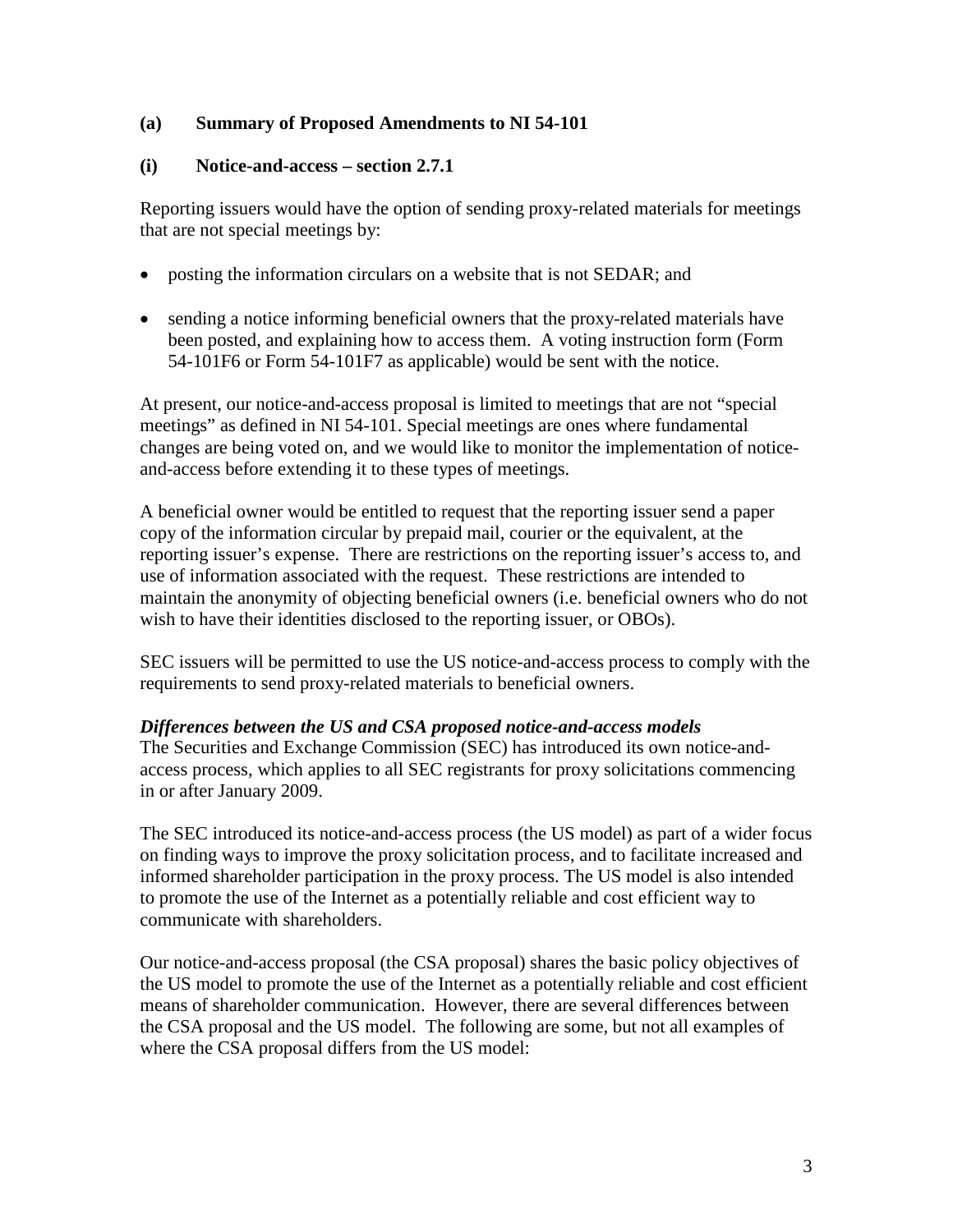- Notice-and-access would not be mandatory for reporting issuers. Posting of proxyrelated materials on a non-SEDAR website is required only if the reporting issuer chooses to use notice-and-access to send proxy-related materials.
- The relevant voting instruction form (Form 54-101F6 or Form 54-101F7) must be sent with the initial notice.
- The reporting issuer is responsible for fulfilling requests for paper copies of information circulars, not the intermediary.
- The CSA proposal maintains certain basic differences between the NI 54-101 beneficial owner communication procedures and the US beneficial owner communication procedures. Reporting issuers continue to have the following options:
	- to send proxy-related materials directly to and solicit voting instructions directly from NOBOs; and
	- not to pay for intermediaries to forward proxy-related materials and Form 54-101F7 to OBOs.

We note that the SEC requested comment on various aspects of the US model in the Fall of 2009, and recently adopted several amendments.<sup>[1](#page-3-0)</sup> We will continue to monitor developments in the US, as these may assist in identifying possible enhancements to the CSA proposal.

## **(ii) Simplification of beneficial owner proxy appointment process – sections 2.18 and 4.5**

A beneficial owner who holds securities through an intermediary generally must be appointed proxy holder in respect of those securities if she wishes to attend and vote those securities at a meeting.

NI 54-101 currently prescribes a legal proxy process, by which a beneficial owner can instruct her intermediary using the voting instruction form (or the reporting issuer, if the direct sending procedures in section 2.9 are being used) to appoint her as proxy holder in respect of the securities she beneficially owns. The intermediary must send the beneficial owner a legal proxy, which the beneficial owner in turn must deposit by any relevant proxy cut-off established for the meeting.

<span id="page-3-0"></span><sup>&</sup>lt;sup>1</sup>The proposed amendments are set out in "Amendments to Rules Requiring Internet Availability of Proxy Materials" (October 14, 2009), Release No. 33-9073. Available at

http://www.sec.gov/rules/proposed/2009/33-9073.pdf. The final amendments are set out in "Amendments to Rules Requiring Internet Availability of Proxy Materials" (February 22, 2010), Release No. 33-9108. Available at http://www.sec.gov/rules/final/2010/33-9108.pdf.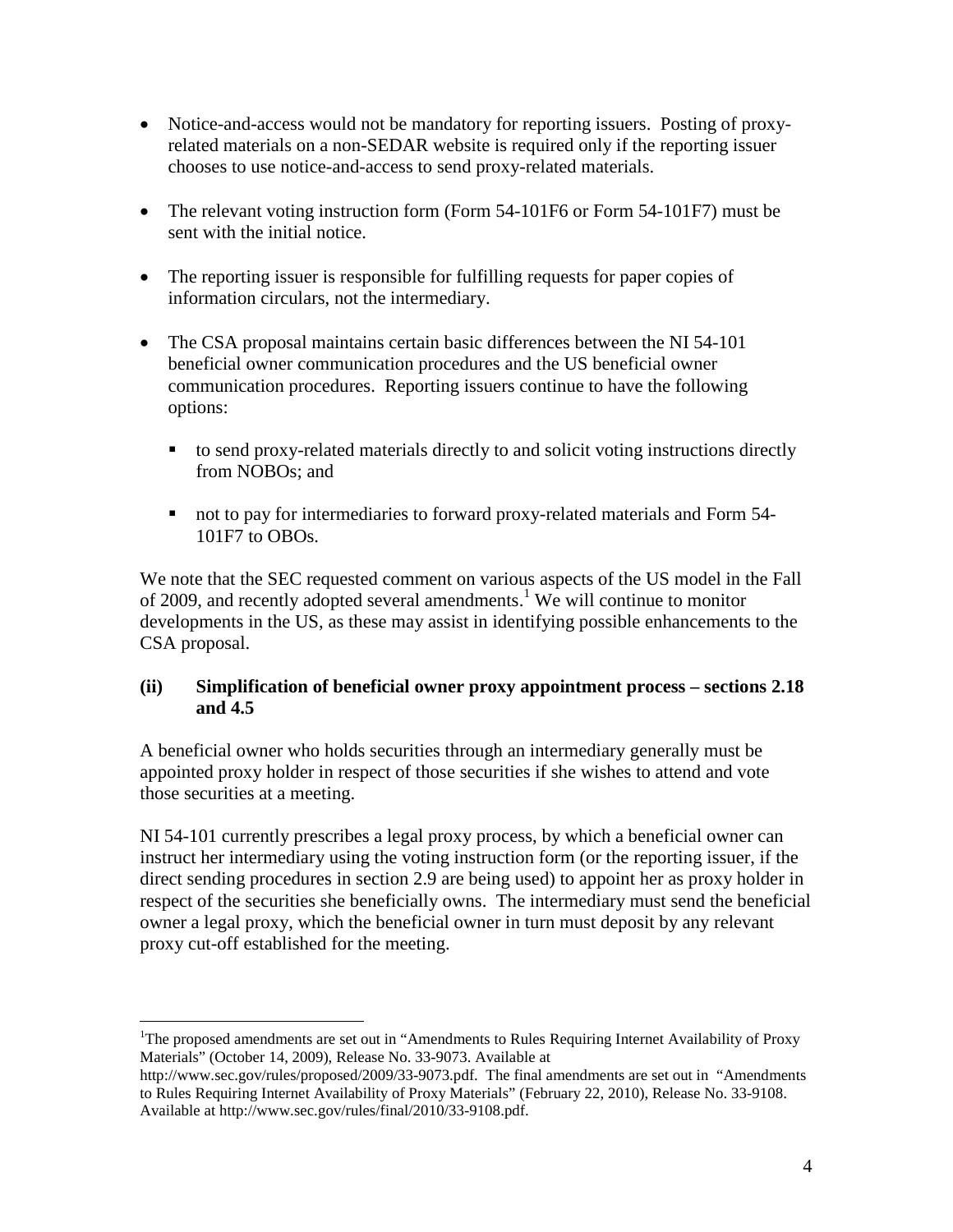We have received feedback from several stakeholders that the legal proxy process is too time-consuming and confusing, and can have the unintended consequence of making it more difficult for beneficial owners to be properly appointed as proxy holders. The Proposed Amendments would require intermediaries and reporting issuers to:

- arrange to appoint the beneficial owner as proxy holder, if she so requests, at no expense to the beneficial owner; and
- deposit the proxy by any relevant proxy cut-off.

However, subject to these basic obligations, reporting issuers and intermediaries would have flexibility as to the specific arrangements used to appoint the beneficial owner as proxy holder. For example, we understand that a number of intermediaries, through their service provider, currently provide an "appointee system" option in addition to the legal proxy on their voting instruction forms. Under the appointee system, the beneficial owner can print the beneficial owner's name or the name of her appointee in a space provided on the voting instruction form. The name of the beneficial owner or her appointee is then recorded on a cumulative proxy, which is provided to the proxy tabulator or meeting scrutineer. When the beneficial owner or her appointee arrives at the meeting, the scrutineer has all the necessary proxies and information at hand to enable the beneficial owner or other appointees to vote at the meeting. The Proposed Amendments would permit an intermediary to continue to provide the appointee system option.

## **(iii) Enhanced disclosure regarding the beneficial owner voting process – section 2.16**

The Proposed Amendments require certain information to be disclosed in the management information circular in specified circumstances. This disclosure is intended to increase transparency and provide information to assist beneficial owners in the voting process.

First, if the reporting issuer chooses not to pay for intermediaries to send proxy-related materials and Form 54-101F7 to OBOs, the Proposed Amendments require management of the reporting issuer to disclose this fact in the management information circular, and to disclose that it is the OBO's responsibility to make arrangements with her intermediary to exercise her voting rights.

Second, the Proposed Amendments require management of the reporting issuer to disclose in the management information circular if the reporting issuer is using noticeand-access only in respect of some, but not all beneficial owners. An explanation of this decision must also be provided.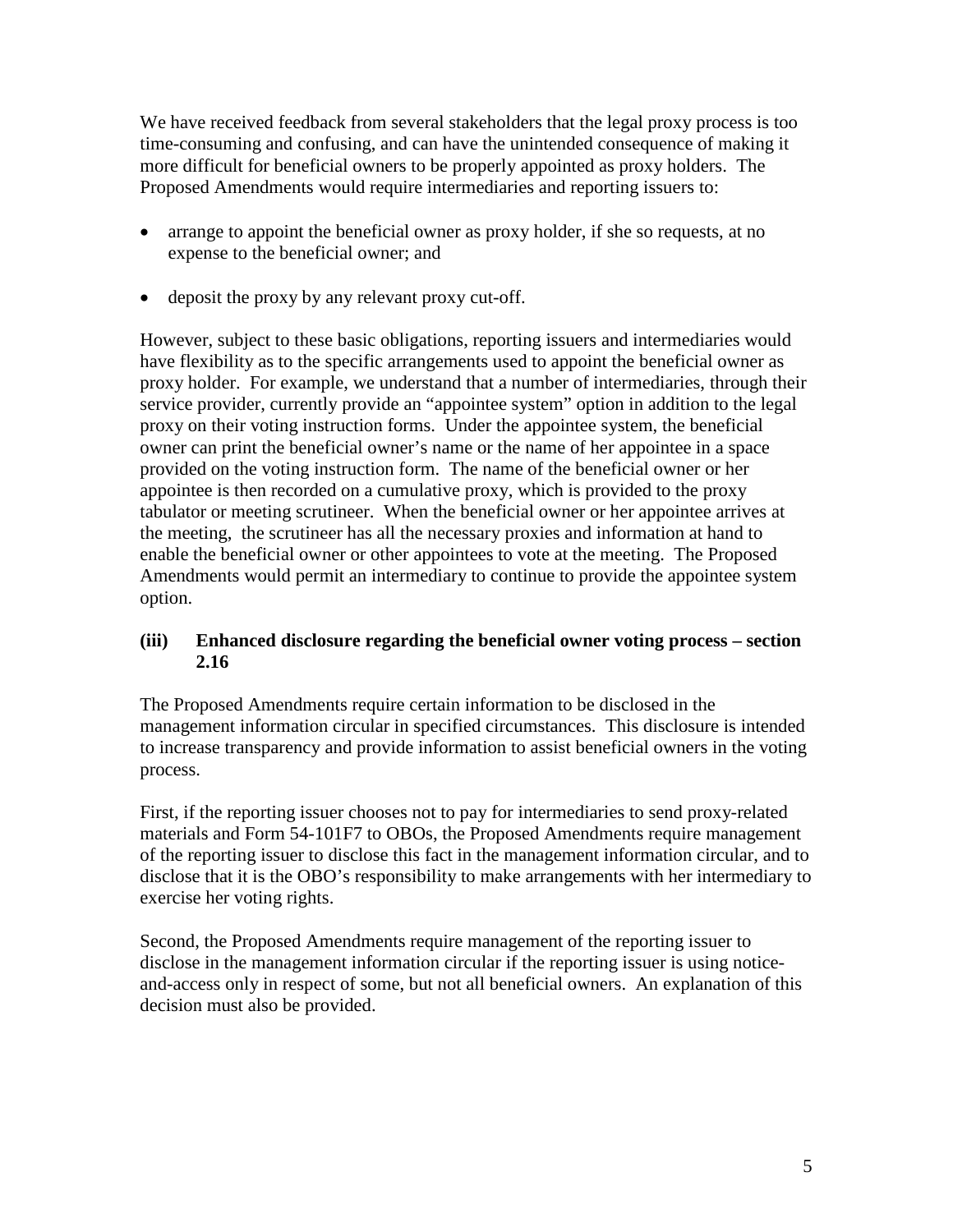## **(iv) Stricter rules on use by third-parties of NOBO information and the indirect sending procedures – Part 7**

The Proposed Amendments restrict the permitted use of NOBO information and the indirect sending procedures to matters connected to (i) an attempt to influence securityholder voting, or (ii) an offer to acquire securities of the securityholder. The intent is to minimize the potential for misuse of NOBO information and the indirect sending procedures.

# **(v) Other changes**

The Proposed Amendments also make changes to certain technical aspects of the beneficial owner communication procedures in the following areas:

- persons or companies permitted to make requests for beneficial ownership information (subsection 2.5(4));
- the timing for sending proxy-related materials (sections 2.9 and 2.12, and subsection  $4.2(2)$ ;
- records of voting instructions (subsections  $2.17(2)$  and  $4.4(2)$ ); and
- the interaction of depositary and intermediary obligations to beneficial owners under corporate law with the equivalent obligations under NI 54-101 (subsections 2.18(3) and 5.4(2)).

# **(vi) 54-101CP amendments**

We propose to amend 54-101CP to provide guidance in several areas, including:

- permitted delivery methods for proxy-related materials, including notice-and-access (new Part 5); and
- procedures reporting issuers should have in place if they choose to solicit voting instructions directly from NOBOs (new section 3.5).

# **(b) Proposed Amendments to NI 51-102**

We propose to amend Part 9 *Proxy Solicitation and Information Circulars* to introduce notice-and-access for registered holders of reporting issuer securities. The notice-andaccess proposal for registered holders is substantially similar to the proposal for beneficial owners. We also propose to amend Form 51-102F5 to require the additional disclosure set out in proposed section 2.16 of NI 54-101.

SEC issuers will be permitted to use the US notice-and-access process to comply with the requirements to send proxy-related materials to registered holders of reporting issuer securities.

We propose to amend 51-102CP to provide guidance on permitted delivery methods for proxy-related materials, including notice-and-access.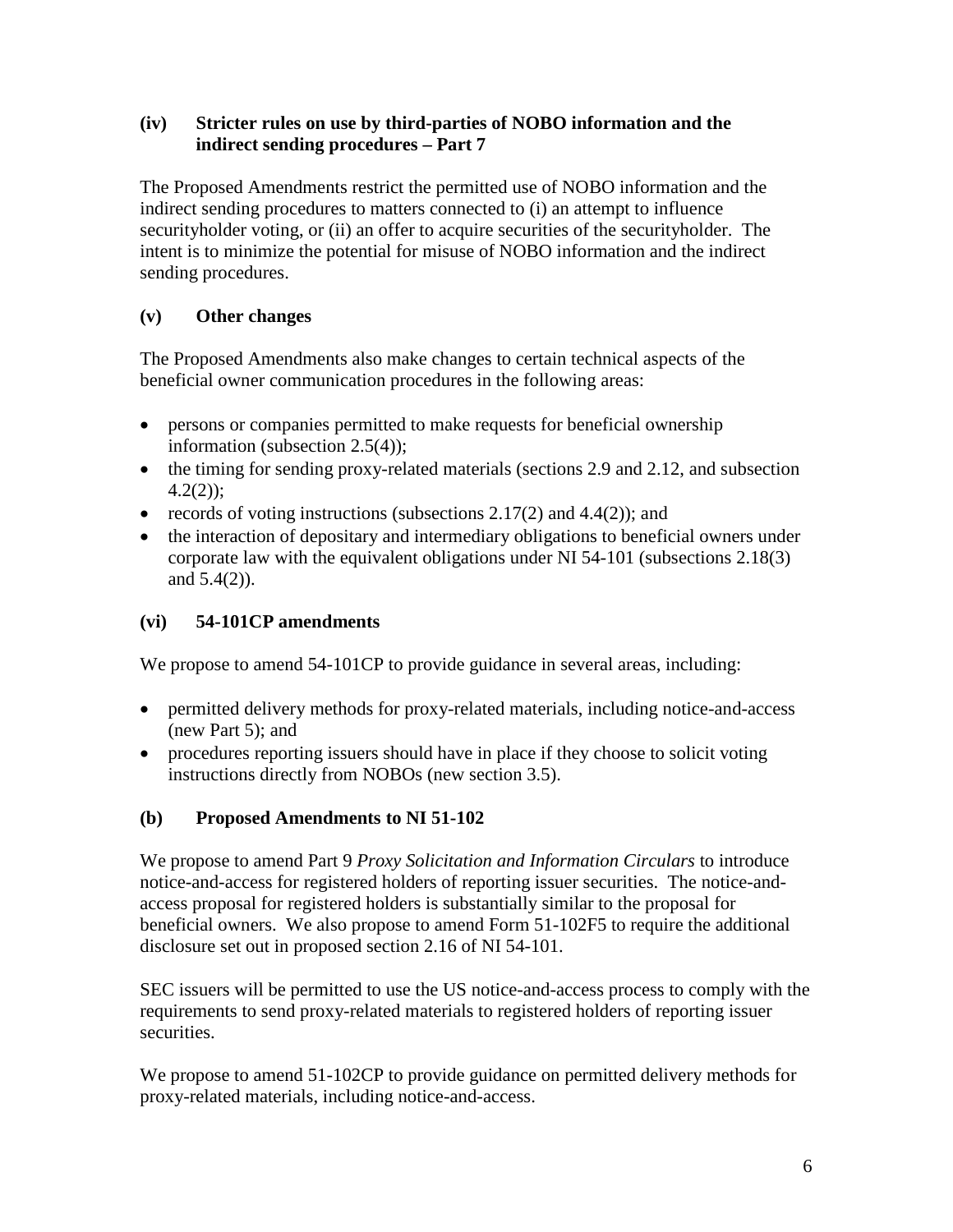## **(c) Consequential amendments to NP 11-201**

We propose to make consequential amendments to NP 11-201 that would be necessary should notice-and-access be adopted.

## **Anticipated costs and benefits**

We think that the Proposed Amendments, if implemented, will yield benefits, with little additional cost to market participants.

## **(a) Notice-and-access**

We expect that there will be costs associated with maintaining a website for the proxyrelated materials, fulfillment of requests for paper circulars and other required features of notice-and-access. However, because notice-and-access is voluntary, a reporting issuer will use it only if the benefits outweigh the costs.

We do not expect notice-and-access to impose any material additional costs on intermediaries, as their obligations remain substantially the same.

Beneficial owners and registered holders who print the information circular will incur additional costs. However, beneficial owners and registered holders can elect not to incur these costs as they have an option to request paper copies of the information circular at the issuer's expense.

# **(b) Simplification of beneficial owner proxy appointment process**

We do not anticipate any material costs to be imposed.

Beneficial owners will benefit from having a simpler proxy appointment process with fewer steps.

Reporting issuers and intermediaries will need to make some changes to the relevant voting instruction forms, but we anticipate that the costs will not be significant.

We note that the major intermediary service provider already provides on the voting instruction form two options for a beneficial owner to be appointed as proxy holder. The first option is for the beneficial owner to request a legal proxy, in the manner prescribed by NI 54-101. The second option is for the beneficial owner to indicate on the voting instruction form that she wishes to be appointed as proxy holder, whereupon the intermediary (through the service provider) will make the necessary arrangements, including depositing the proxy with the reporting issuer's transfer agent.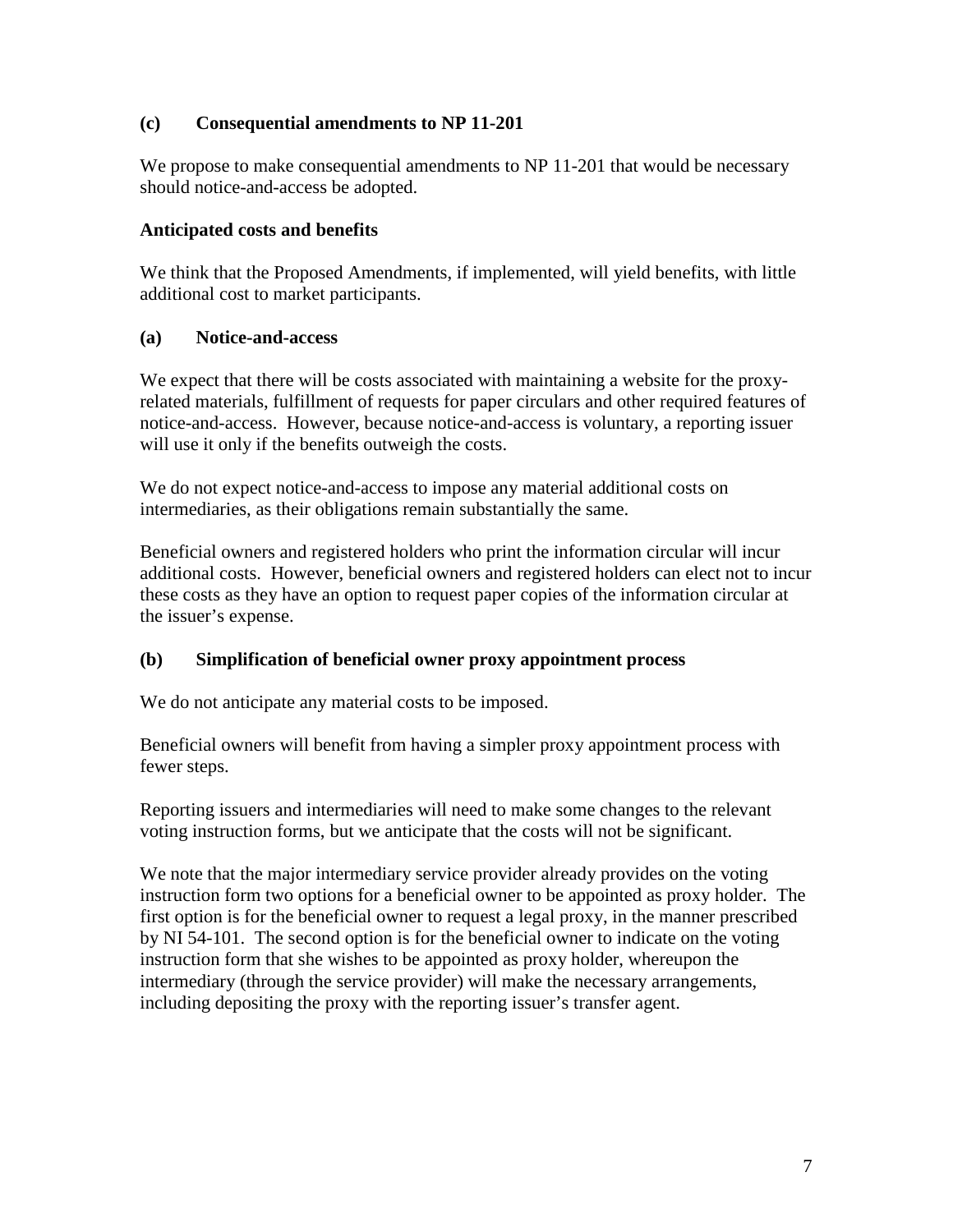## **(c) Enhanced disclosure regarding the beneficial owner voting process**

Beneficial owners will benefit from having a better understanding of why a reporting issuer is or is not sending particular proxy-related materials to them.

We do not expect reporting issuers to incur any significant additional costs as a result of the additional disclosure in the management information circulars.

## **Request for comments**

## **(a) The Proposed Amendments**

We welcome your comments on the Proposed Amendments, and also invite comments on the following specific questions:

#### *Questions relating to notice-and-access*

1. We propose to exclude proxy-related materials relating to special meetings from notice-and-access. Should we expand notice-and-access to include special meetings? Should other types of meetings be excluded from notice-and-access as well?

2. We propose that reporting issuers be able to use notice-and-access to send proxyrelated materials to some, but not all beneficial owners, so long as this fact is publicly disclosed and an explanation provided. Should there be restrictions on when a reporting issuer can use notice-and-access selectively?

3. The US model of notice-and-access seems to have resulted in a decrease in voting by retail shareholders. Our notice-and-access proposal has some significant differences from the US model which are intended to minimize the impact on retail shareholders. Does our notice-and-access proposal adequately meet the needs of retail shareholders who wish to vote? Are there any specific enhancements or other ways that notice-andaccess can be made more user-friendly?

4. We would appreciate data from issuers, service providers and other stakeholders on the anticipated costs and savings of implementing and using the notice-and-access process. Will notice-and-access result in meaningful costs savings that make the proxy voting system more efficient?

5. We propose to give reporting issuers flexibility in the form and content of the notice provided the notice contains certain specified information. Is this approach appropriate, or should there be a prescribed form?

6. The CSA proposal does not impose any restrictions on additional materials that can be included with the notice and voting instruction form. We do not have any concerns with including additional material that explains the notice-and-access process, such as a Q&A. However, is it appropriate for reporting issuers and others to include materials that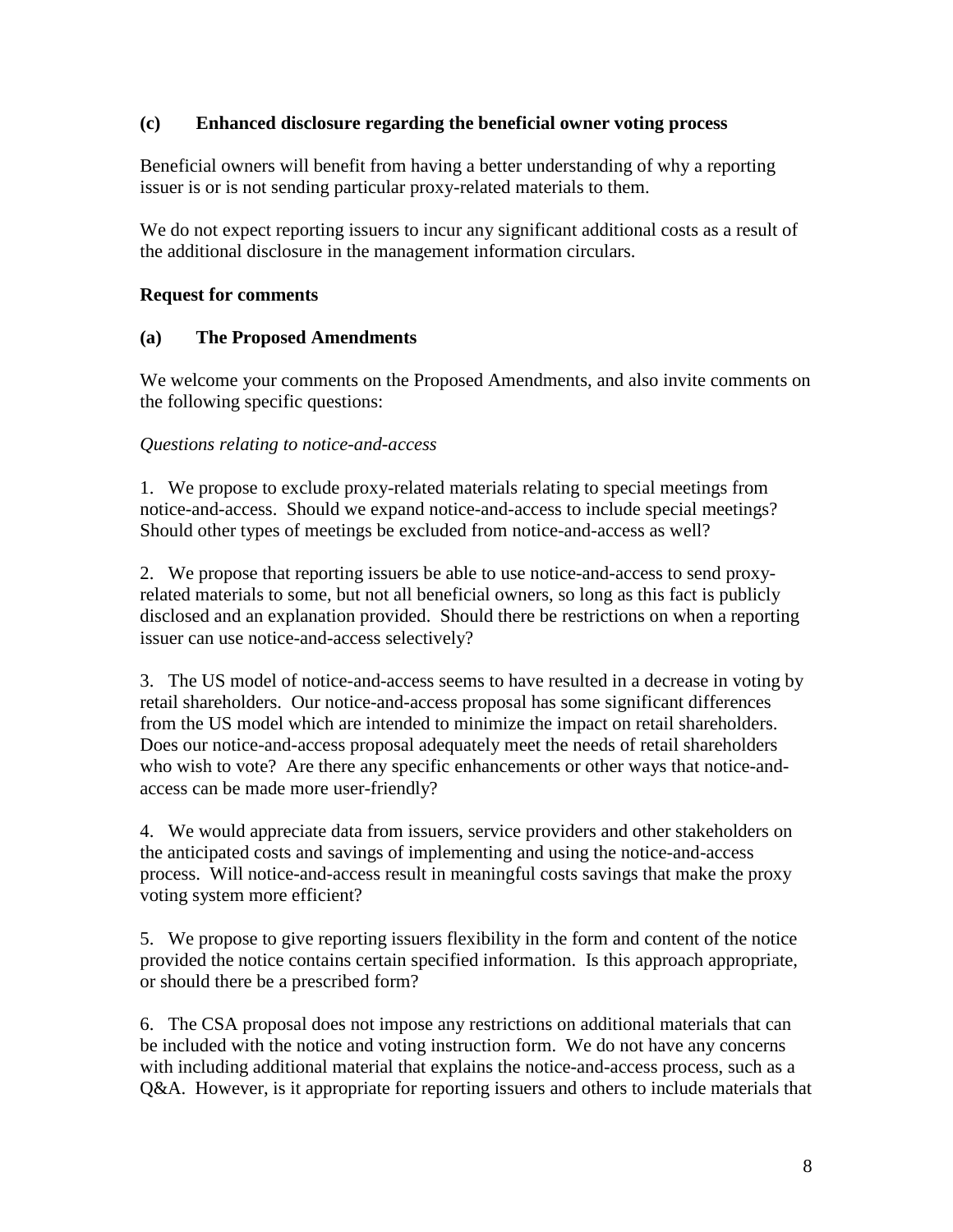address the substance of the matters to be voted on at the meeting? Would this create a disincentive for investors to read the full information circular? Should there be restrictions on what can be included in this these types of materials? Should there be requirements prescribing basic information that these types of materials must contain?

7. Is the requirement in subsection 4.6(1) of NI 51-102 that requires reporting issuers to send an annual request form to registered holders and beneficial owners of their securities to request financial statements and management's discussion and analysis adequately integrated with the requirements to send proxy-related materials? Will notice-and-access have any impact?

# *Other questions*

8. The Proposed Amendments require management of reporting issuers that choose not to pay for delivery to OBOs to disclose this fact in the management information circular. The intent is to make the proxy voting system more transparent and easier to navigate. Will this disclosure facilitate this objective?

## **(b) Other issues relating to the beneficial owner voting process generally**

The focus of the Proposed Amendments is on improving the process by which beneficial owners are sent proxy-related materials and their voting instructions are solicited. This process is one aspect of the larger proxy voting system, i.e. the entire process by which votes are solicited, submitted and tabulated.

In recent months, the proxy voting system as a whole has been the subject of some debate. Questions are being raised as to whether it is functioning with appropriate reliability, integrity and transparency. We therefore also invite general comments on:

- the integrity of the proxy voting system as a whole; and
- whether there are any particular areas that require regulatory attention or reform, and if so, what priority should be assigned.

## **How to provide your comments**

You must submit your comments in writing by **August 31, 2010**. If you are sending your comments by email, you should also send an electronic file containing the submissions (in Windows format, Microsoft Word).

Please address your comments to all of the CSA member commissions as follows: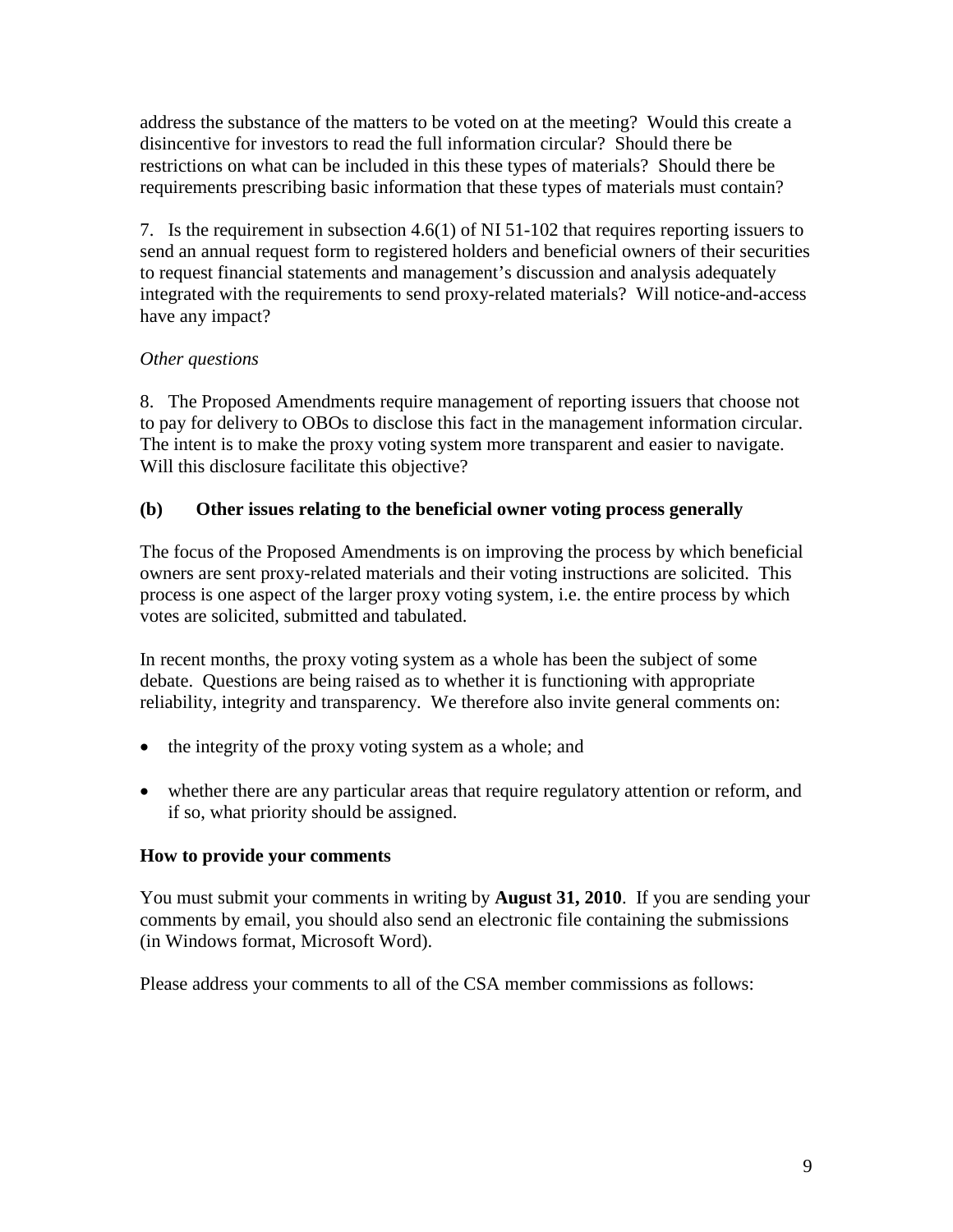British Columbia Securities Commission Alberta Securities Commission Saskatchewan Financial Services Commission – Securities Division Manitoba Securities Commission Ontario Securities Commission Autorité des marchés financiers New Brunswick Securities Commission Registrar of Securities, Prince Edward Island Nova Scotia Securities Commission Superintendent of Securities, Northwest Territories Superintendent of Securities, Yukon Territory Superintendent of Securities, Nunavut

Please send you comments only to the address below. Your comments will be forwarded to the remaining CSA jurisdictions.

#### **John Stevenson**

#### **Secretary**

Ontario Securities Commission 20 Queen Street West  $19^{th}$  Floor, Box 55 Toronto, Ontario M5H 3S8 Fax: 416-593-2318 Email: [jstevenson@osc.gov.on.ca](mailto:jstevenson@osc.gov.on.ca)

# **Anne-Marie Beaudoin**

**Corporate Secretary** Autorité des marchés financiers 800, square Victoria, 22e étage C.P. 246, tour de la Bourse Montréal, Québec H4Z 1G3 Fax: 514-864-6381 E-mail: [consultation-en-cours@lautorite.qc.ca](mailto:consultation-en-cours@lautorite.qc.ca)

Please note that all comments received during the comment period will be made publicly available. We cannot keep submissions confidential because securities legislation in certain provinces requires publication of a summary of the written comments received during the comment period.

We will post all comments received during the comment period to the OSC website at www.osc.gov.on.ca to improve the transparency of the policy-making process.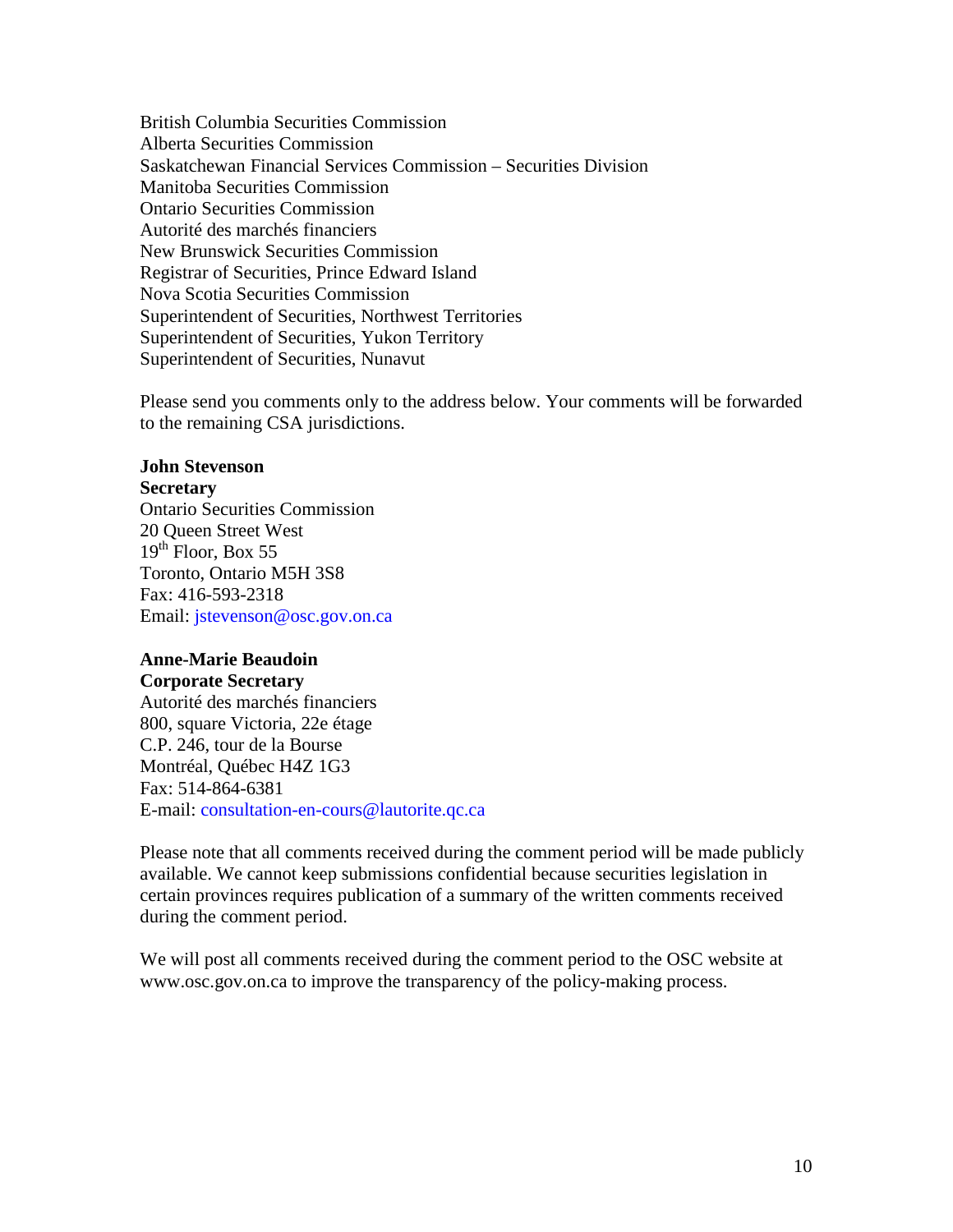#### **Questions**

Please refer your questions to any of the following:

Winnie Sanjoto Senior Legal Counsel Corporate Finance Branch Ontario Securities Commission 416-593-8119 [wsanjoto@osc.gov.on.ca](mailto:wsanjoto@osc.gov.on.ca)

Noreen Bent Manager, Senior Legal Counsel Corporate Finance British Columbia Securities Commission 604-899-6741 [nbent@bcsc.bc.ca](mailto:nbent@bcsc.bc.ca)

Alison Dempsey Senior Legal Counsel Corporate Finance British Columbia Securities Commission 604-899-6638 [adempsey@bcsc.bc.ca](mailto:adempsey@bcsc.bc.ca)

Celeste Evancio Legal Counsel Corporate Finance Alberta Securities Commission 403-355-3885 [celeste.evancio@asc.ca](mailto:celeste.evancio@asc.ca)

Lucie J. Roy Senior Policy Advisor Policy and Regulation Department Autorité des marchés financiers 514-395-0337 poste 4464 [lucie.roy@lautorite.qc.ca](mailto:lucie.roy@lautorite.qc.ca)

Douglas R. Brown General Counsel and Director The Manitoba Securities Commission 204-945-0605 [Doug.Brown@gov.mb.ca](mailto:Doug.Brown@gov.mb.ca)

Donna Gouthro Financial Analyst Nova Scotia Securities Commission 902-424-7077 [gouthrdm@gov.ns.ca](mailto:gouthrdm@gov.ns.ca)

Alexandra Lee Senior Policy Advisor Policy and Regulation Department Autorité des marchés financiers 514-395-0337 poste 4465 [alexandra.lee@lautorite.qc.ca](mailto:alexandra.lee@lautorite.qc.ca)